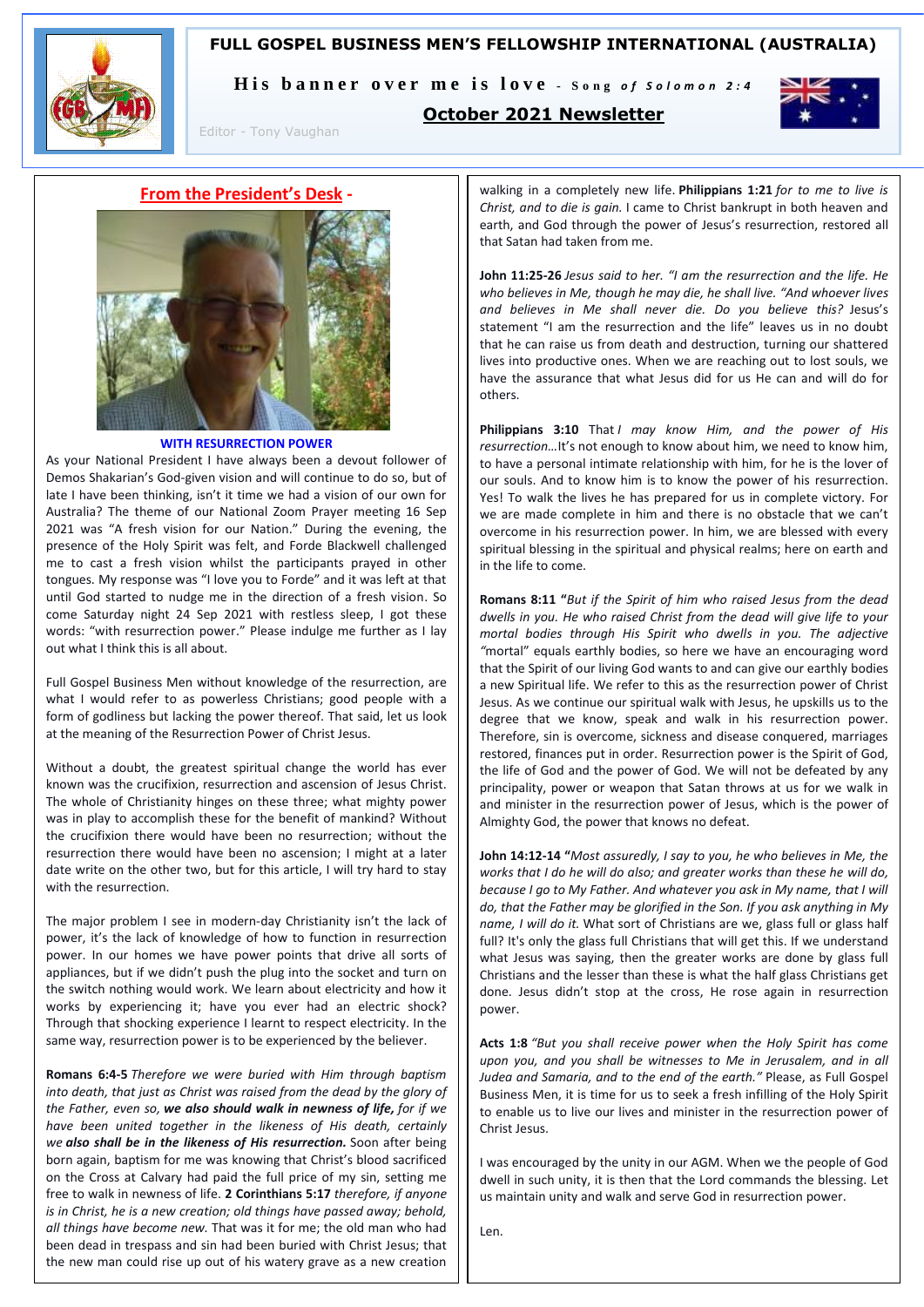

**Written by Bob & Debby Gass**

# **GIVING BRINGS RECEIVING**

## 2 Corinthians 9:6 NKJV

Jim Penner says: 'It was a cold snowy day as my mother drove my sister and me to church. Living at the bottom of the Rocky Mountains I'd become accustomed to slipping and sliding. I remember my mother being tense...and hoping she'd have enough traction to make the curve without ploughing into the semi-truck ahead. Her tyres were bald, and new ones were low on our priority list that included food and shelter.

As Mom placed a cheque in the offering that day, I remember thinking there were better uses for those funds. Yet here she was tithing! Surely God would understand we had so many needs at home. But there was a contentment about her...a peace that passed understanding as she gave to the Lord cheerfully and gratefully...

After the service a church elder walked over to her and said, "I see your tyres are bald...come by my shop tomorrow and I'll give you some snow tyres." Mom said, "But I can't pay you." "No problem," he replied, "I just want to help. That day I witnessed two levels of giving: Mom with her offering, and a kind man who wanted to help another human being.'

Big things come from little things, and 'he who sows bountifully will...reap bountifully' (2 Corinthians 9:6 NKJV). As John Mason observes, 'The miraculous realm of God always has to do with multiplication...Suppose a kernel of corn produces one stalk with two ears, and each ear has 200 kernels. From those 400 kernels come 400 stalks with 160,000 kernels...all from a single kernel. Some blessings are material, some spiritual. We don't always know what we need most, but God does, and a generous spirit opens the floodgates of Heaven.'

*A series of true stories compiled by John Wright – FGBMFI UK*

# An Awesome Encounter The story of Neville Jayaweera in Sri Lanka

I was born to a Buddhist family in Colombo and educated at a Christian Missionary College. This gave me a fierce prejudice against Christianity. I then joined the Ceylon Civil Service to start a meteoric career. I worked 16 hours a day, treated my subordinates with ruthless intolerance, and rose to become Government Agent in the Northern Province.

Then the Prime Minister appointed me Director General of the Ceylon Broadcasting Authority. I had reached the top! But then disaster struck. At the Election in May 1970 the Trade Union dominated Opposition came to power. They saw me as their enemy, bringing charges against me, so I had to resign. My ego was crushed, and my pride was shattered. I was full of resentment and bitterness, so I tried Yoga meditation. But when I closed my eyes, I saw a man in a long robe with his hands outstretched towards me. I knew it was Jesus. Despite my previous antipathy, I cried out, '*My Lord, forgive me.*'

Then the dam burst, and I fell into uncontrollable sobbing. The next morning, I felt light as a feather, clean inside as if a well of fetid pus going back so many years had been drained away. At last, I was experiencing joy! Then confirmation came that this was indeed the work of Jesus Christ whom I had hated. A Christian friend of the family wrote to say I had been on his mind. He enclosed Francis Thompson's poem, *The Hound of Heaven*, that described where I had been, fleeing from God. I was now driven by an overpowering desire to proclaim Christ. This led to much persecution and harassment.

Finally, the Royal Commission, that had been investigating all the complaints against me, completely cleared my name so that glowing tributes were paid about me in Parliament. Now we have moved to England and enjoy a happy and contented family life. All this thanks to that awesome encounter when I met the Saviour of the world who died even for sinners like me!



"I'm not the King. Jesus Christ is the King. I'm just an entertainer"

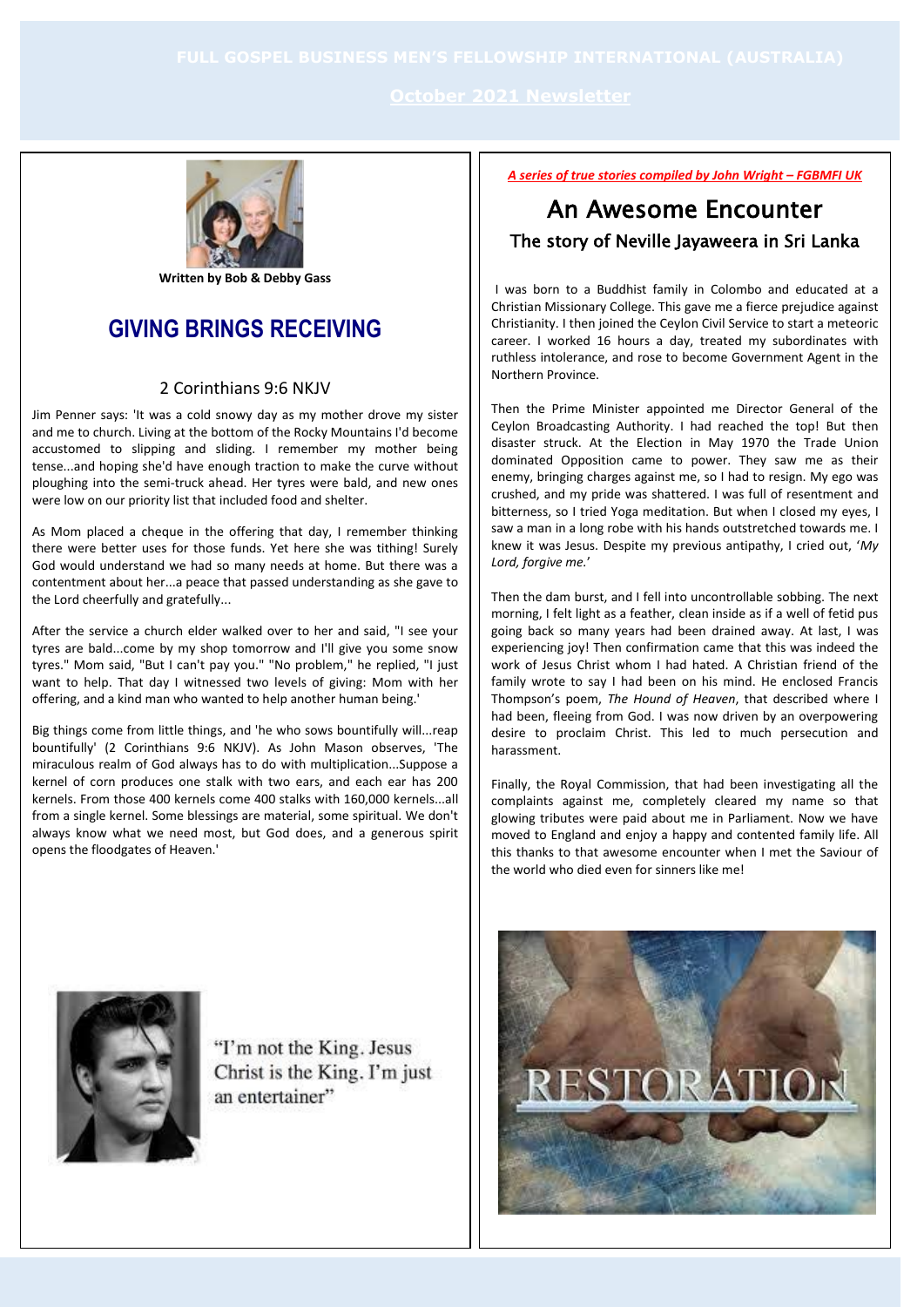### FGBMFI (Australia) Business Tips

### **Appreciating the Big Picture**

Some years ago, I was managing a large law firm and we had some very large commercial clients in the city. One of these clints was starting a new company by a way of a joint venture with an overseas country in relation to deep sea commercial fishing. Our senior commercial manager was appointed to the board of this new company, and it had been in its setup phase over the last few months. The senior commercial partner was concerned that there did not seem to be progress or activity happening at the company. He asked me to go and find out what was going on (he often asked me to do this with some of the firm commercial clients who were not travelling well, and to find out where the problems lay) …

I made a visit of the site and most things seemed to be in order until I visited the company head office. The manager of the new company had successfully run his own company before taking up this new role and was known to me personally. I was greeted by an array of Mac Computers (dozens of them) and he said that he went for the Mac suite because that was what he and the staff's preference was. I asked him where was the software to run the fishing operating programs? He informed me that software was being written and would be here soon. I then asked how long they had been working on the new software, his reply was about a month, and they had not seen anything to date.

I said to him this could take months before it was even BETA tested. I said my advice would be to take out the Mac's and put in IMB mini main frames and Microsoft PC's and software, as they already had programs for the fishing industry (production and inventory). I pointed out to him that every day they did not process was costing the company thousands in non-productivity like fishing boats sitting idle, wages, power, and rent etc. He said that everyone liked the Mac's, and he would stick with it. I reported back to the senior commercial partner in our firm.

Ron Oastler has many great sayings and one of them is "**If you can't change the person, then change the person**" and that's what happened. The new computer equipment was brought in, and the Mac's were taken out. The company began catching fish and exporting some weeks later. It may seem strange, but the manager did not see or appreciate the big picture, as time and money are very important for any startup company if they wish to succeed – he also lacked a real sense of urgency. You all know the old saying "can't see the wood for the trees" so if you are having problems in your business that you cannot resolve, it may be prudent to ask someone you know and trust to look at the problem with you.

Tony